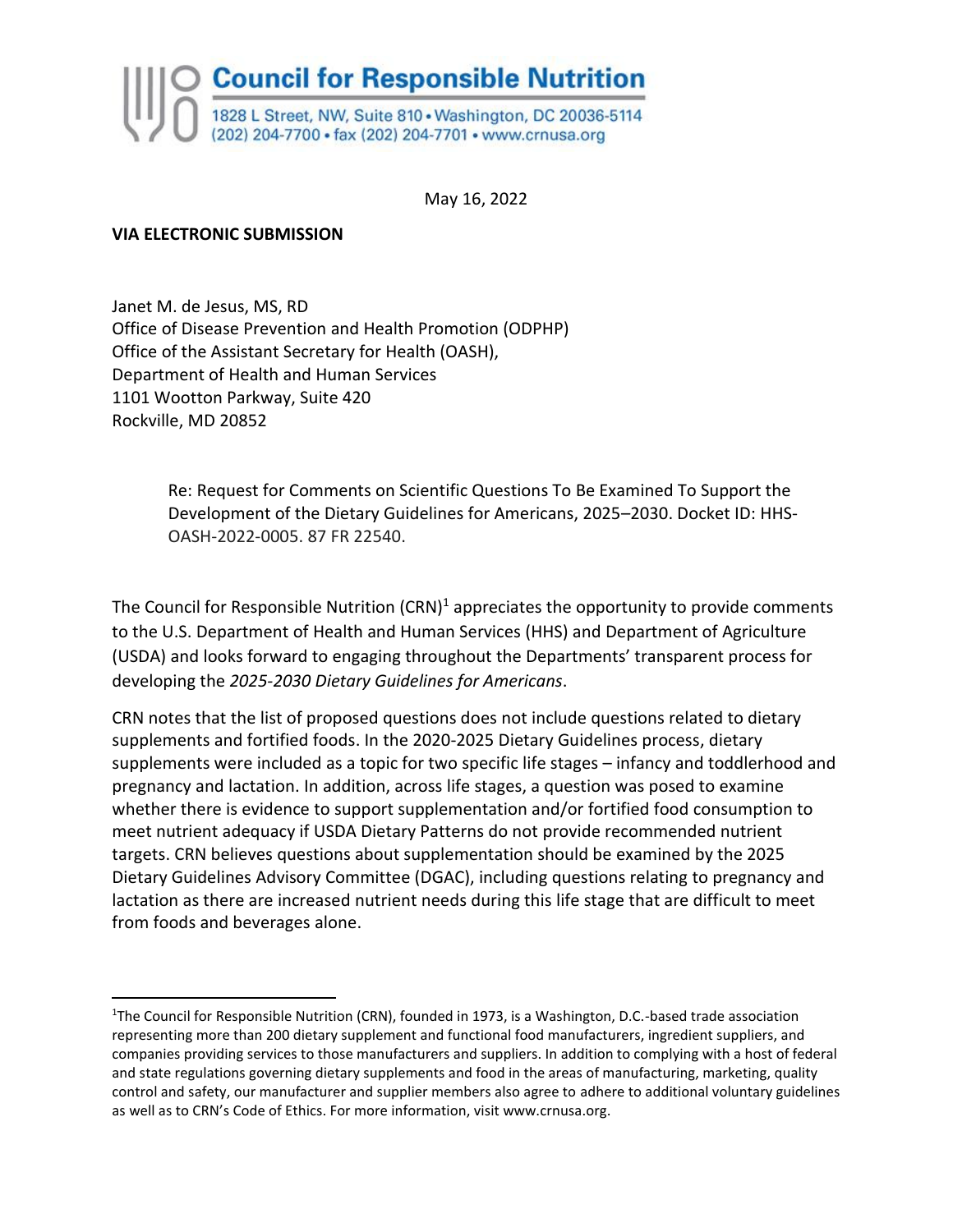Janet M. de Jesus, MS, RD May 16, 2022 2

Dietary supplement use is prevalent in the U.S.<sup>2</sup> and the current Dietary Guidelines recognize that in some cases dietary supplements may be useful in providing nutrients that are consumed in less than recommended amounts.<sup>3</sup> The 2020 DGAC scientific report indicates that the U.S. population (1 year and older) does not meet recommended intakes of vitamins A, C, D, E, and K, calcium, dietary fiber, potassium, magnesium, and choline and identified vitamin D, calcium, dietary fiber, and potassium as underconsumed food components of public health concern. Moreover, many pregnant women do not meet recommendations for key nutrients, including vitamins A, C, D, E, K, B6, folate, choline, iron, potassium, calcium, magnesium, and zinc. Fortunately, about 70 percent of pregnant women consumed nutrient supplements, which reduced the prevalence of inadequate nutrient intakes.<sup>4</sup>

Due to their prevalence in American diets, nutrient intakes from dietary supplements have been analyzed in conjunction with foods and beverages to estimate overall nutrient intakes in the population, an important part of the DGAC scientific review. Beyond nutrient adequacy, the 2020 DGAC examined relationships between intakes of specific nutrients and dietary components and maternal and child outcomes. Due to time constraints, the 2020 DGAC did not examine some scientific questions and recommended the next DGAC to do so; however, these were not included in the proposed list of questions. CRN recommends adding questions left unstudied by the 2020 DGAC as well as questions about specific nutritional needs of older adults, possible new USDA Dietary Patterns, and dietary pattern components with scientific evidence suggesting benefits for health. Thus, this comment proposes new scientific questions.

CRN notes HHS and USDA proposed a question examining the relationship between consumption of dietary patterns with varying amounts of ultra-processed foods and growth, size, body composition, risk of overweight and obesity, and weight loss and maintenance. We suggest modification to this question to consider the varying nutritional quality of ultraprocessed foods. Thus, this comment also proposes modification to a proposed question.

### New Scientific Questions

# **1. Iodine status in pregnancy and lactation**

Suggested question wording:

<sup>4</sup>Dietary Guidelines Advisory Committee. 2020. Scientific Report of the 2020 Dietary Guidelines Advisory Committee: Advisory Report to the Secretary of Agriculture and the Secretary of Health and Human Services. U.S. Department of Agriculture, Agricultural Research Service, Washington, DC. Available at: https://doi.org/10.52570/DGAC2020.

<sup>2</sup>Mishra S, Stierman B, Gahche JJ, Potischman N. Dietary Supplement Use Among Adults: United States, 2017-2018. NCHS Data Brief. 2021;(399):1-8.

<sup>3</sup>U.S. Department of Agriculture and U.S. Department of Health and Human Services. Dietary Guidelines for Americans, 2020-2025. 9th Edition. December 2020. Available at DietaryGuidelines.gov.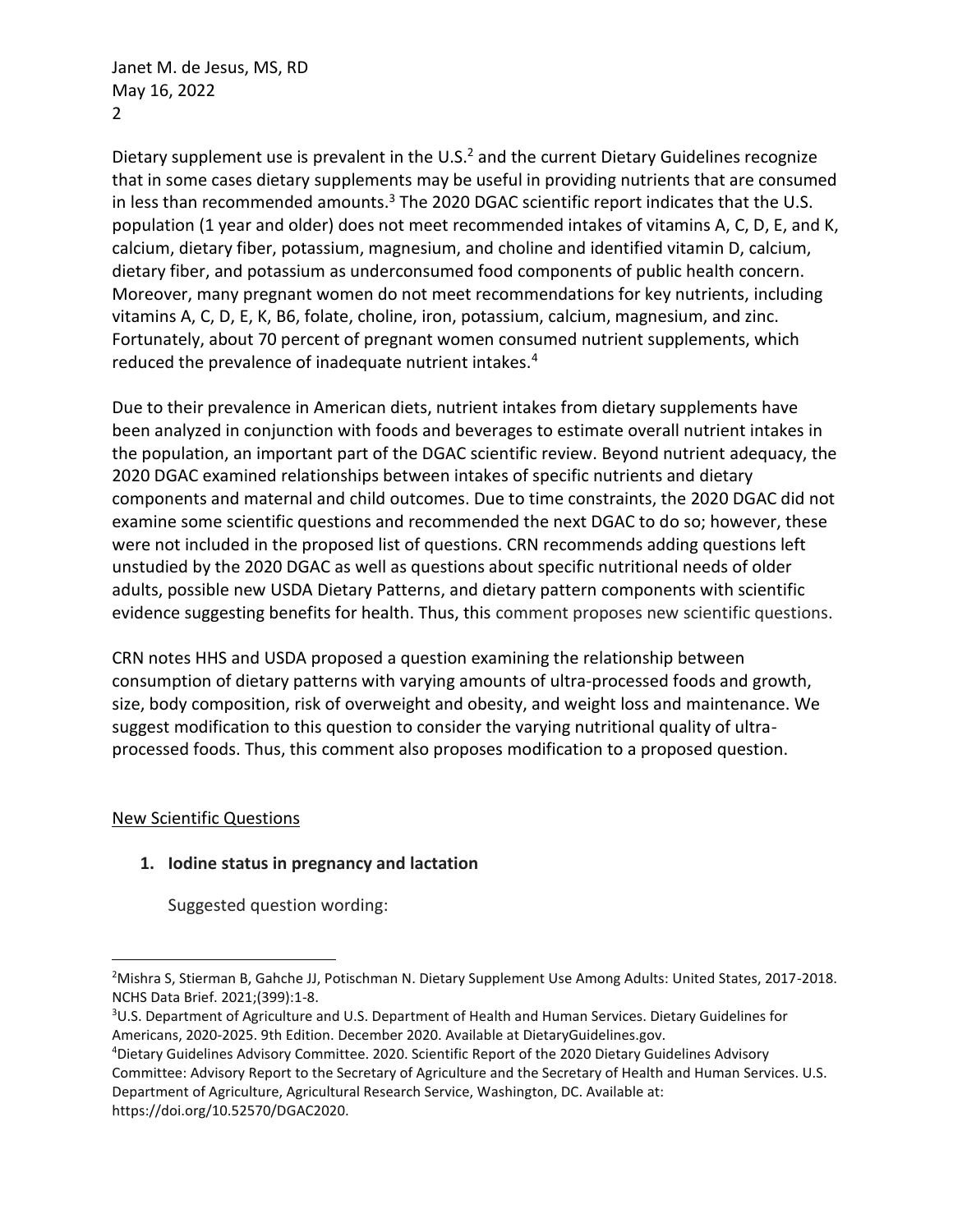• What are the dietary determinants of maternal iodine status in both pregnancy and lactation?

### Rationale for inclusion:

The need for iodine increases during pregnancy to support neurological development and fetal growth. Iodine inadequacy during pregnancy is associated with impaired neurological development. Based on biomarker data, the 2020 DGAC concluded low iodine intake is of public health concern among women who are pregnant, especially those not using iodine-containing prenatal supplements. Dietary data were not available for iodine; therefore, the 2020 DGAC recommended that food values for iodine be included in the USDA database so that intakes can be estimated. The iodine content of common foods and dietary supplements is now available.<sup>5</sup>

### **2. Relationship between maternal dietary supplement and/or fortified food intakes of vitamin B12, vitamin D, iron, iodine, and choline and maternal and child outcomes**

Suggested questions and wording:

- What is the relationship between specific nutrients from supplements and/or fortified foods consumed before and during pregnancy and lactation and micronutrient status? (vitamin B12, vitamin D, iron, iodine, and choline)
- What is the relationship between specific nutrients from supplements and/or fortified foods consumed before and during pregnancy and lactation and risk of gestational diabetes? (vitamin B12, vitamin D, iron, iodine, and choline)
- What is the relationship between specific nutrients from supplements and/or fortified foods consumed before and during pregnancy and lactation and risk of hypertensive disorders during pregnancy? (vitamin B12, vitamin D, iron, iodine, and choline)
- What is the relationship between specific nutrients from supplements and/or fortified foods consumed before and during pregnancy and lactation and developmental milestones, including neurocognitive development? (vitamin B12, vitamin D, iron, iodine, and choline)

Rationale for inclusion:

These questions were previously included in the list of questions for the 2020 DGAC but were not examined due to lack of time. The 2020 DGAC recognized that these nutrients play an important role in achieving optimal pregnancy outcomes and emphasized that

<sup>5</sup>USDA, FDA and ODS-NIH Database for the Iodine Content of Common Foods. Agricultural Research Service – U.S. Department of Agriculture. Updated March 24, 2022. Accessed May 12, 2022.

https://www.ars.usda.gov/northeast-area/beltsville-md-bhnrc/beltsville-human-nutrition-researchcenter/methods-and-application-of-food-composition-laboratory/mafcl-site-pages/iodine.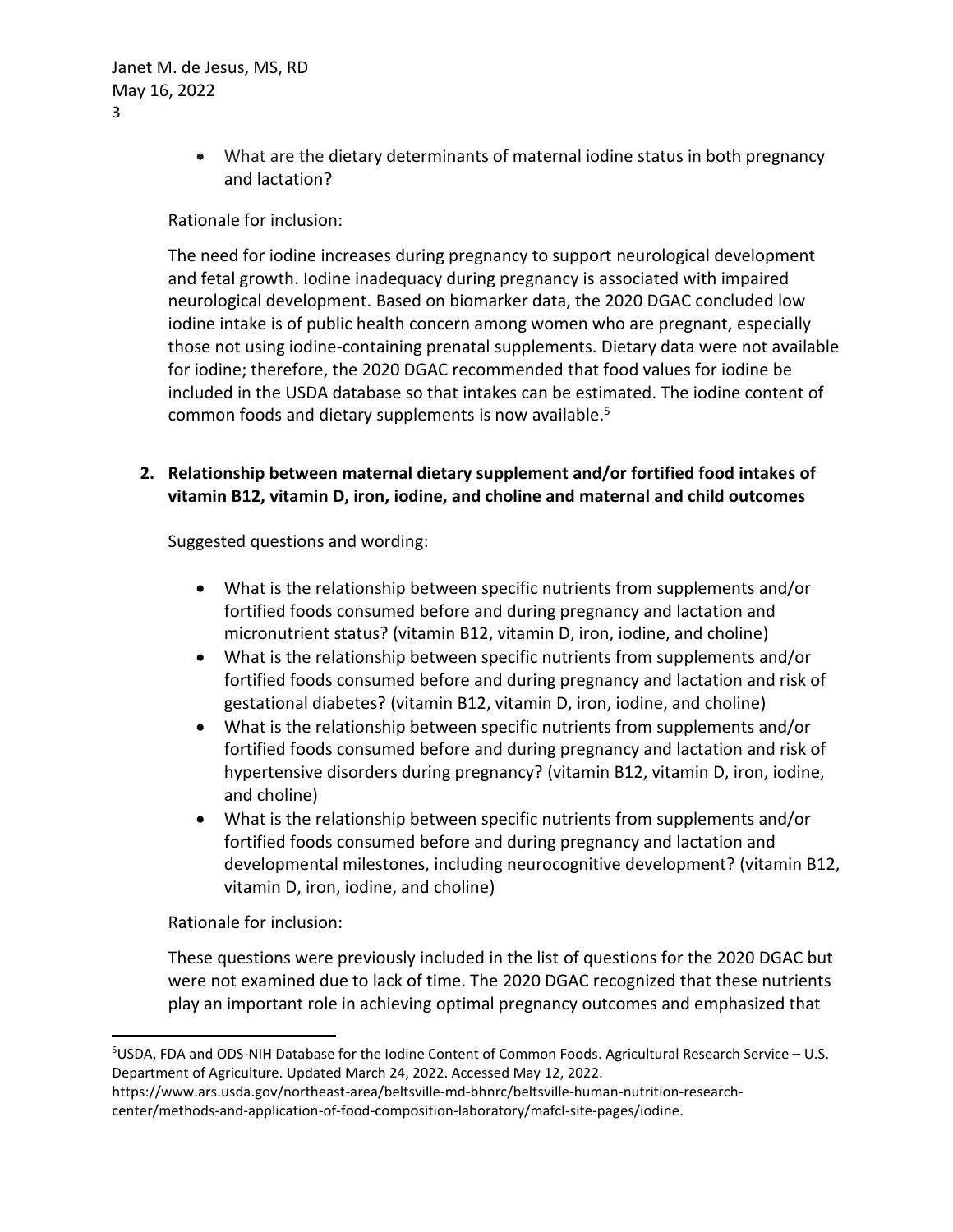further examination by the next DGAC is needed given that all are nutrients of public health concern among women of reproductive age.

# **3. Omega 3 fatty acids and maternal and child outcomes**

Suggested question wording:

• What is the relationship between omega-3 fatty acid supplements consumed before and during pregnancy and pregnancy outcomes and developmental milestones?

Rationale for inclusion:

The 2020 DGAC recognized the importance of adequate intake of omega-3 fatty acids for fetal brain development. Further, a recent systematic review suggests that increasing intake of omega-3 long-chain polyunsaturated fatty acids from food or supplements in pregnant women lowers the risk of early preterm and preterm birth. $6$ The 2020 DGAC recommended that the next DGAC assess both seafood and omega-3 fatty acid supplementation on pregnancy outcomes and child development.

# **4. Nutritional needs of older adults**

Suggested questions and wording:

- What age-related factors impact the ability of older adults to meet nutritional needs?
- What nutritional strategies help mitigate age-related challenges affecting the ability of older adults to meet nutritional needs?

Rationale for inclusion:

Older Americans are one of the fastest-growing demographics. The number of people age 65 and older increased from 39.6 million in 2009 to 54.1 million in 2019 and is projected to top 80 million by 2040.<sup>7</sup> In less than two decades, older adults are expected to outnumber children for the first time in the U.S. $8$  As the population ages, the

<sup>&</sup>lt;sup>6</sup>Middleton P, Gomersall JC, Gould JF, Shepherd E, Olsen SF, Makrides M. Omega-3 fatty acid addition during pregnancy. Cochrane Database Syst Rev. 2018;11(11):CD003402. Published 2018 Nov 15. doi:10.1002/14651858.CD003402.pub3.

<sup>7</sup>Administration for Community Living. Projected Future Growth of Older Population. Accessed 6 May 2022. Available at[: https://acl.gov/aging-and-disability-in-america/data-and-research/projected-future-growth-older](https://acl.gov/aging-and-disability-in-america/data-and-research/projected-future-growth-older-population)[population.](https://acl.gov/aging-and-disability-in-america/data-and-research/projected-future-growth-older-population)

<sup>8</sup>United States Census Bureau. The U.S. Joins Other Countries With Large Aging Populations. Accessed 6 May 2022. Available at[: https://www.census.gov/library/stories/2018/03/graying-america.html.](https://www.census.gov/library/stories/2018/03/graying-america.html)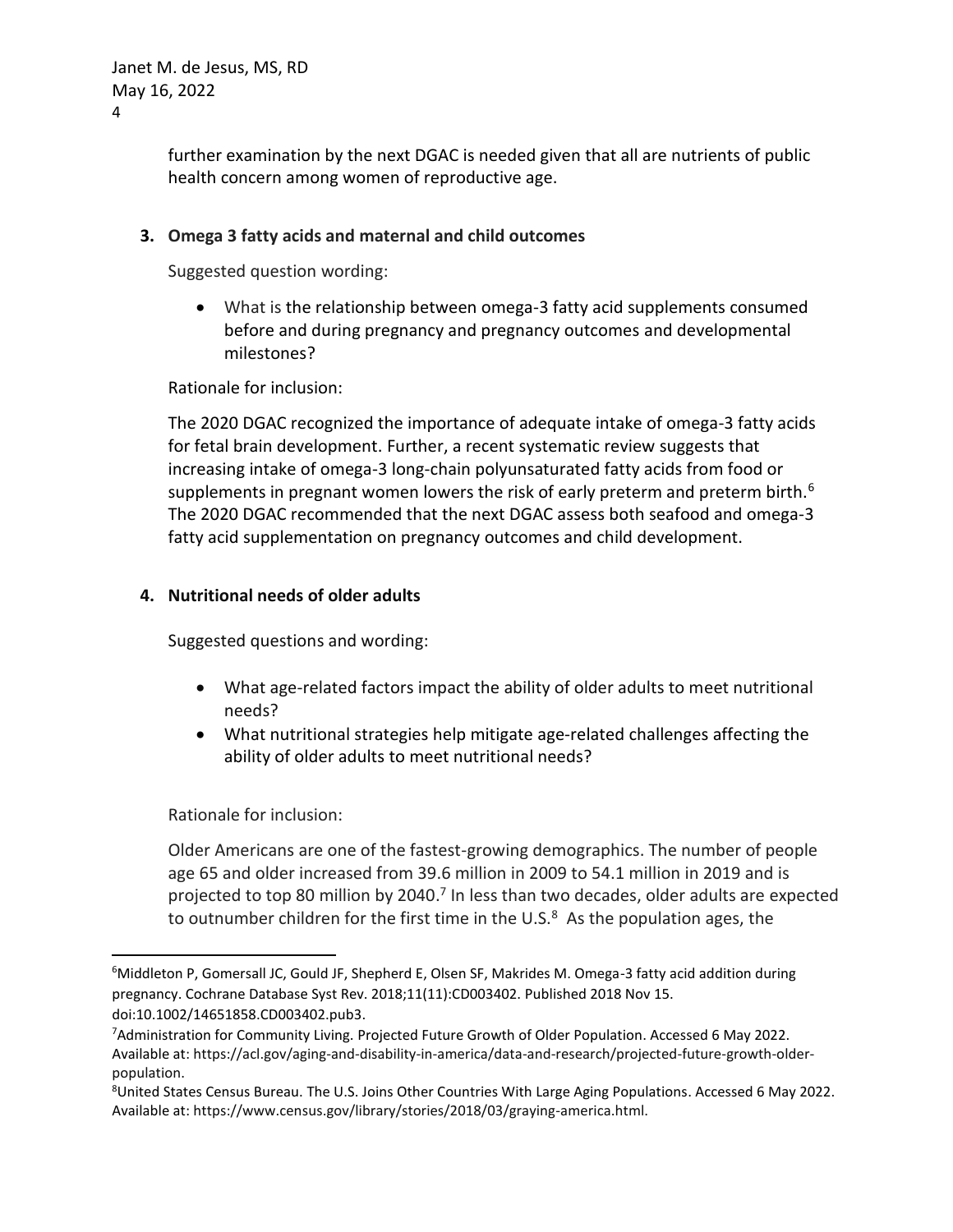prevalence of chronic disease increases; 85% of older adults have at least one chronic health condition and 60% have at least two.<sup>9</sup> While the *2020-2025 Dietary Guidelines for Americans* advise consistent consumption of healthy dietary pattern components for adults of all age groups and health status, and experimenting with food preparation that "can help identify textures that are acceptable, appealing, and enjoyable," there should be more guidance on how to maintain proper nutrition in the face of age-related challenges. Many older adults experience decreased food consumption due to reduced energy needs; changes in appetite, sense of taste, and sense of smell; physical impairment such as inability to chew or swallow food; decreased ability to consume and/or absorb nutrients related to use of medication and their side effects.<sup>10</sup> The 2020-2025 Dietary Guidelines recognized such "heightened risk of malnutrition that occurs with age." Importantly, the Centers for Medicare & Medicaid Services recently commented in their proposed 2023 Inpatient Prospective Payment System rule that "One factor contributing to the burden of malnutrition is health disparity across racial and ethnic groups."<sup>11</sup>

As the HHS and USDA continue to take a life stage approach towards updating the Dietary Guidelines with more information on life-stage specific nutritional concerns, the Departments should expand scientific questions related to the nutritional needs specific to older adults, a rapidly growing population with unique age-related challenges impacting the ability to consume nutrient dense foods. Further, additional guidance would better inform federal nutrition programs that rely on the Dietary Guideline's recommendations to assist older adults in meeting nutritional needs, including HHS's Home-Delivered Nutrition Program and USDA's Supplemental Nutrition Assistance Program (SNAP).

### **5. Additional Dietary Patterns**

Suggested question wording:

<sup>9</sup>National Institute on Aging. Talking to Your Older Patient: Supporting Older Patients with Chronic Conditions: Accessed 6 May 2022. Available at[: https://www.nia.nih.gov/health/supporting-older-patients-chronic](https://www.nia.nih.gov/health/supporting-older-patients-chronic-conditions#:~:text=Approximately%2085%25%20of%20older%20adults,for%20Disease%20Control%20and%20Prevention)[conditions#:~:text=Approximately%2085%25%20of%20older%20adults,for%20Disease%20Control%20and%20Prev](https://www.nia.nih.gov/health/supporting-older-patients-chronic-conditions#:~:text=Approximately%2085%25%20of%20older%20adults,for%20Disease%20Control%20and%20Prevention) [ention.](https://www.nia.nih.gov/health/supporting-older-patients-chronic-conditions#:~:text=Approximately%2085%25%20of%20older%20adults,for%20Disease%20Control%20and%20Prevention)

<sup>&</sup>lt;sup>10</sup>U.S. Government Accountability Office. Report to Congressional Requesters. Nutrition Assistance Programs: Agencies Could Do More to Help Address the Nutritional Needs of Older Adults. Accessed 6 May 2022. Available at: [https://www.gao.gov/assets/gao-20-18.pdf.](https://www.gao.gov/assets/gao-20-18.pdf)

<sup>11</sup>Medicare Program: Hospital Inpatient Prospective Payment Systems for Acute Care Hospitals and the Long-Term Care Hospital Prospective Payment System and Proposed Policy Changes and Fiscal Year 2023 Rates, etc. 87 Fed. Reg. 28108 (May 10, 2022).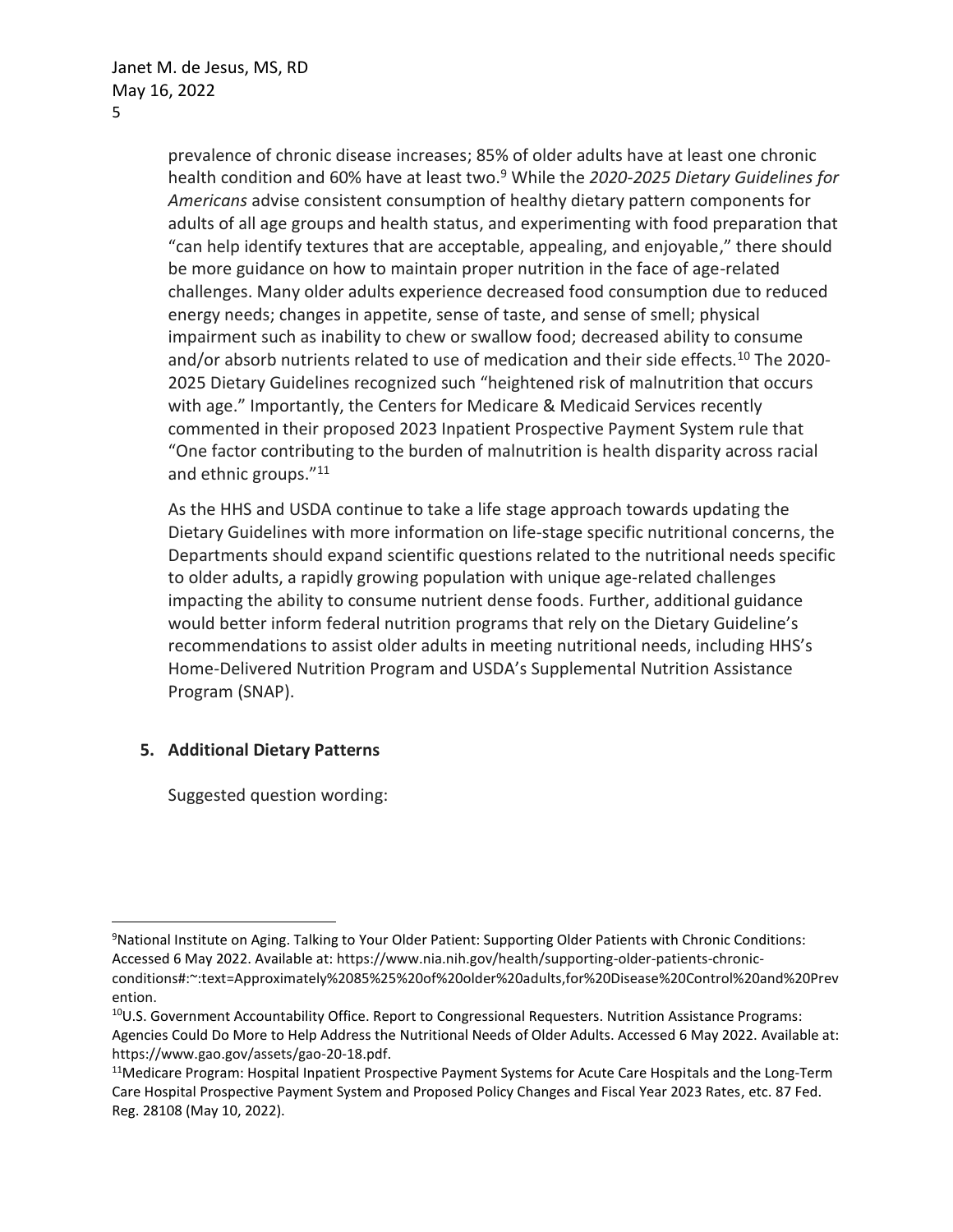Janet M. de Jesus, MS, RD May 16, 2022 6

> • If nutrient needs are not met by additional Dietary Patterns, is there evidence to support supplementation and/or consumption of fortified foods to meet nutrient adequacy?

### Rationale for inclusion:

The 2020 DGAC examined a similar question regarding the three USDA Dietary Patterns. The list of proposed questions includes the following under "Food Pattern Modeling":

*Considering each life stage, should changes be made to the USDA Dietary Patterns (Healthy U.S.-Style, Healthy Mediterranean-Style, and/or Healthy Vegetarian), and should additional Dietary Patterns be developed/proposed based on:*

- *Findings from systematic reviews, data analysis, and/or food pattern modeling analyses*
- *Population norms (e.g., starchy vegetables are often consumed interchangeably with grains), preferences (e.g., emphasis on one staple grain versus another), or needs (e.g., lactose intolerance) of the diverse individuals and cultural foodways within the U.S. population?*

The DGAC may find that additional Dietary Patterns should be developed; in that case, a question should examine whether additional Dietary Patterns meet nutrient needs across life stages, and if not, whether there is evidence to support supplementation and/or consumption of fortified foods to meet nutrient adequacy in each life stage.

**6. Relationship between specific dietary pattern components (micronutrients; flavonoids; omega-3 fatty acids; and lutein/zeaxanthin; fermented foods or probiotics, NAD) and health**

Suggested questions and wording:

- What is the relationship between micronutrients, including B vitamins, from foods, beverages, and dietary supplements and cognitive health in older adults?
- What is the relationship between flavonoids and omega-3 fatty acids from foods, beverages, and dietary supplements and cardiovascular health?
- What is the relationship between lutein and zeaxanthin from foods, beverages, and dietary supplements and ocular health?
- What is the relationship between fermented foods or probiotics from foods, beverages, and dietary supplements and gut health?
- What is the relationship between nicotinamide adenine dinucleotide (NAD) status and age-related cognitive decline?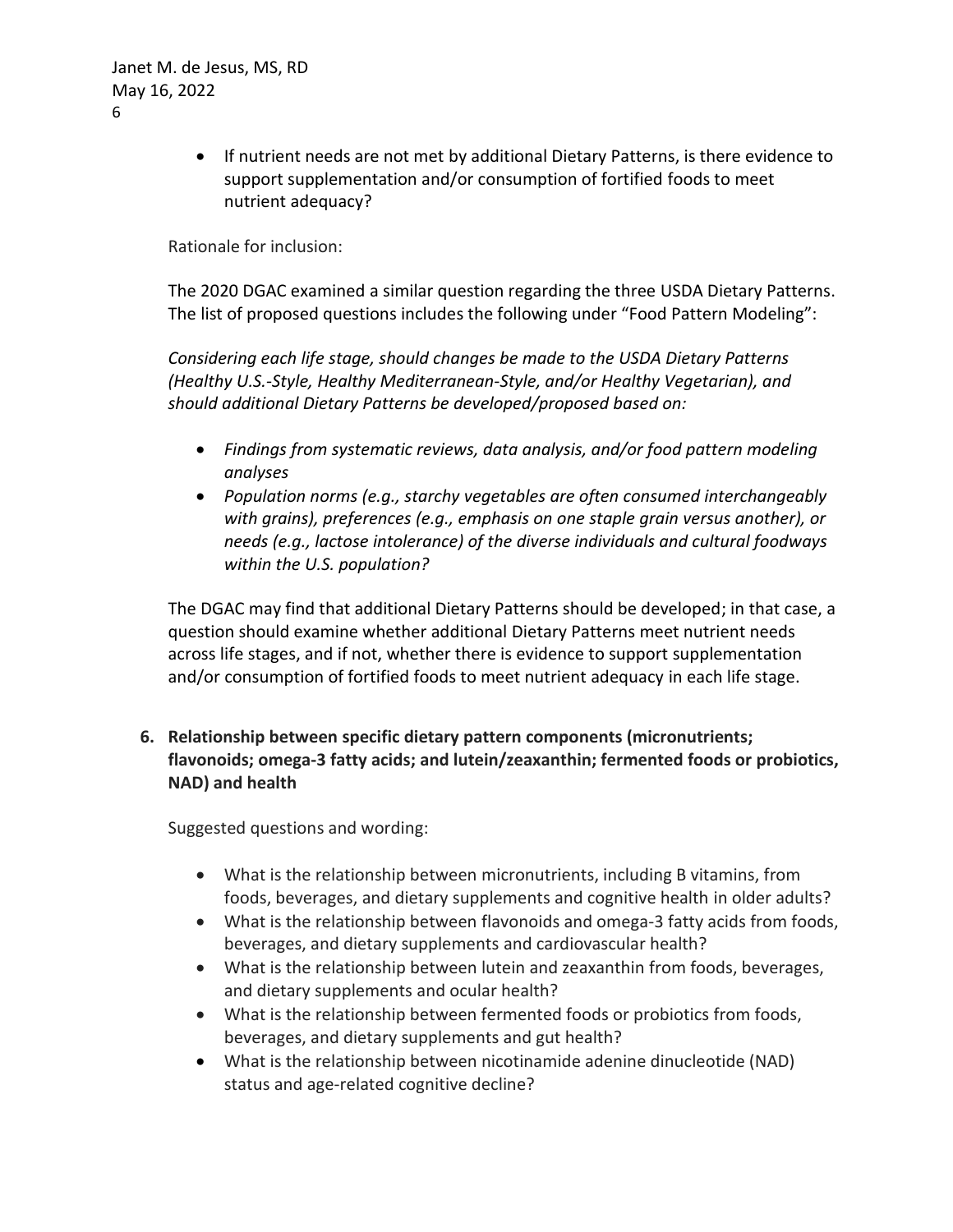Rationale for inclusion:

A wide range of dietary pattern components have been studied for their potential role in supporting health and preventing diet-related health conditions. Beyond food groups to include and food components to limit, dietary advice would be more robust with recommendations about dietary pattern components to increase that are beneficial for health and healthy aging. As the U.S. population ages it becomes imperative to optimize cognitive health. The 2020 DGAC noted in its scientific report that optimal nutrient intake for prevention of cognitive decline should be examined given that various food components, such as vitamin B12, have been associated with cognitive function. The prevalence of cardiovascular disease (CVD) (including hypertension) among U.S. adults is 49.2% (126.9 million in 2018) and increases with age. The annual economic burden of CVD was estimated to be \$363.4 billion.<sup>12</sup> The prevalence of age-related macular degeneration (AMD) is 2.09% (2.07 million in 2010) and the estimated number of people with AMD is expected to more than double by 2050 to 5.44 million as the population ages.<sup>13</sup> Recent systematic reviews and meta-analyses have shown that micronutrients support cognitive health<sup>14,15,16,17</sup>; omega-3 fatty acids<sup>18,19,20</sup> and flavonoids support

<sup>&</sup>lt;sup>12</sup>Virani SS, Alonso A, Aparicio HJ, Benjamin EJ, Bittencourt MS, Callaway CW, et al. Heart disease and stroke statistics—2021 update: a report from the American Heart Association. Circulation. 2021;143:e254–e743. 13National Eye Institute. Age-Related Macular Degeneration (AMD) Data and Statistics. Accessed 2 May 2022. Available at[: https://www.nei.nih.gov/learn-about-eye-health/outreach-campaigns-and-resources/eye-health](https://www.nei.nih.gov/learn-about-eye-health/outreach-campaigns-and-resources/eye-health-data-and-statistics/age-related-macular-degeneration-amd-data-and-statistics)[data-and-statistics/age-related-macular-degeneration-amd-data-and-statistics.](https://www.nei.nih.gov/learn-about-eye-health/outreach-campaigns-and-resources/eye-health-data-and-statistics/age-related-macular-degeneration-amd-data-and-statistics)

<sup>&</sup>lt;sup>14</sup>Olaso-Gonzalez G, Inzitari M, Bellelli G, Morandi A, Barcons N, Viña J. Impact of supplementation with vitamins B6, B12, and/or folic acid on the reduction of homocysteine levels in patients with mild cognitive impairment: A systematic review. IUBMB Life. 2022 Jan;74(1):74-84. doi: 10.1002/iub.2507.

<sup>15</sup>Wang Z, Zhu W, Xing Y, Jia J, Tang Y. B vitamins and prevention of cognitive decline and incident dementia: a systematic review and meta-analysis. Nutr Rev. 2022 Mar 10;80(4):931-949. doi: 10.1093/nutrit/nuab057. <sup>16</sup>Suh SW, Kim HS, Han JH, Bae JB, Oh DJ, Han JW, Kim KW. Efficacy of Vitamins on Cognitive Function of Non-Demented People: A Systematic Review and Meta-Analysis. Nutrients. 2020 Apr 22;12(4):1168. doi:10.3390/nu12041168.

<sup>&</sup>lt;sup>17</sup> Baker L, Manson J, Rapp S, et al. OC-11 Multivitamins on cognitive function: findings of the cocoa supplement and multivitamin outcomes study of cognition (COSMOS-MIND)[Oral Communication]. In: Abstract: Symposia, Conferences, Oral communications: 14th Clinical Trials on Alzheimer's Disease (CTAD) November 9-12, 2021. J Prev Alzheimers Dis. 2021;8(S1):S2-S72. doi: 10.14283/jpad.2021.57.

<sup>&</sup>lt;sup>18</sup>Shen S, Gong C, Jin K, Zhou L, Xiao Y, Ma L. Omega-3 Fatty Acid Supplementation and Coronary Heart Disease Risks: A Meta-Analysis of Randomized Controlled Clinical Trials. Front Nutr. 2022;9:809311. Published 2022 Feb 3. doi:10.3389/fnut.2022.809311.

 $19$ Khan SU, Lone AN, Khan MS, et al. Effect of omega-3 fatty acids on cardiovascular outcomes: A systematic review and meta-analysis. EClinicalMedicine. 2021;38:100997. Published 2021 Jul 8. doi:10.1016/j.eclinm.2021.100997. <sup>20</sup>Hu Y, Hu FB, Manson JE. Marine Omega-3 Supplementation and Cardiovascular Disease: An Updated Meta-Analysis of 13 Randomized Controlled Trials Involving 127 477 Participants. J Am Heart Assoc. 2019;8(19):e013543. doi:10.1161/JAHA.119.013543.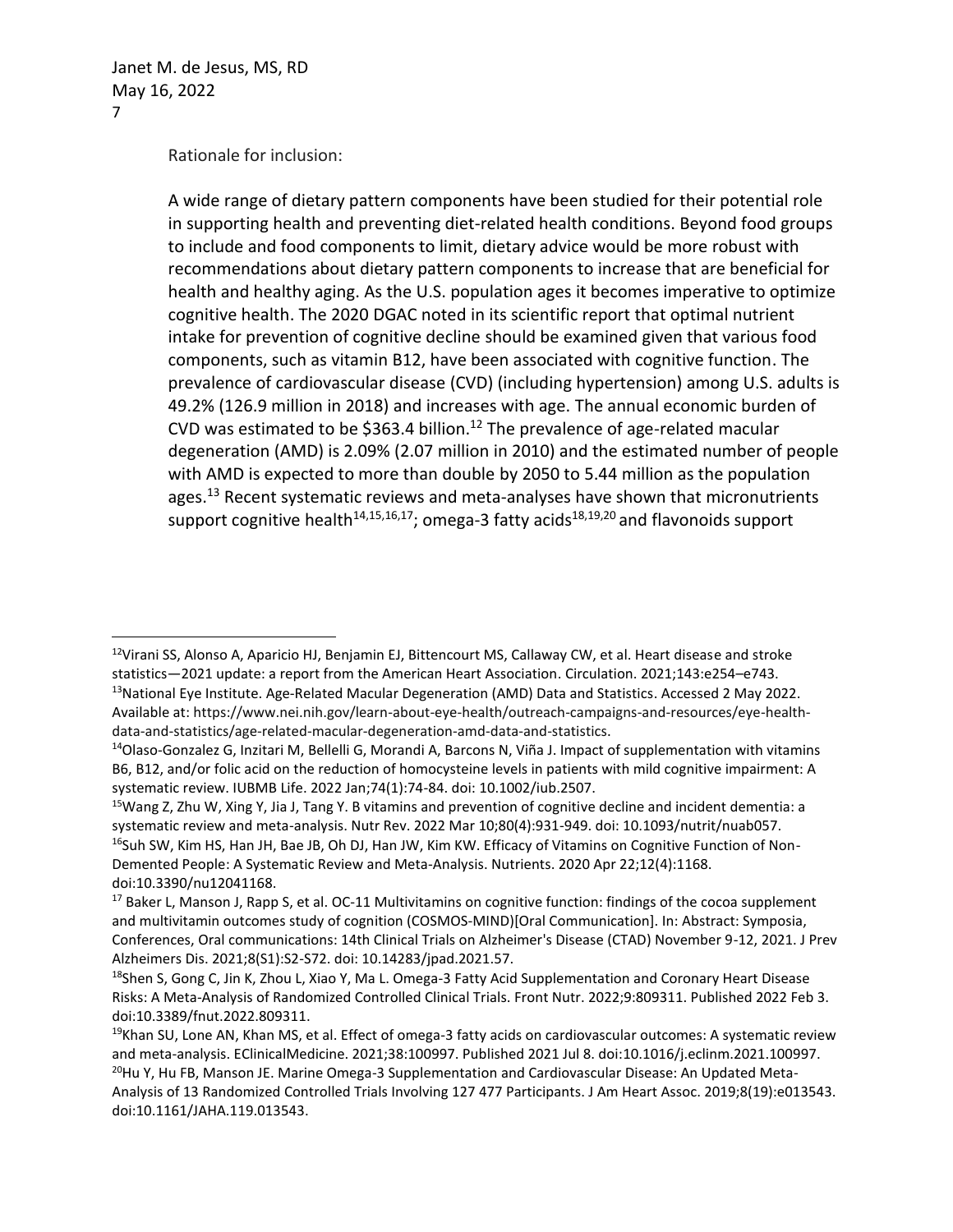cardiovascular health<sup>21,22</sup>, lutein and zeaxanthin support ocular health,<sup>23,24</sup> and probiotics support gut health.<sup>25,26,27</sup> Aging may be associated with decline in NAD.<sup>28,29</sup> A growing body of evidence suggests boosting cellular NAD may provide neuroprotective effects in healthy aging and neurodegeneration.<sup>30</sup>

The benefits of these dietary pattern components should be examined to help inform guidance on health-promoting dietary patterns across the lifespan. Further, findings related to these questions could help inform development of additional dietary patterns for diverse groups within the U.S. population.

### Modification of a Proposed Question:

### **1. Relationship between ultra-processed foods and health**

Suggested question modification (in red):

• What is the relationship between consumption of dietary patterns with varying amounts of ultra-processed foods of varying nutritional quality and growth, size, body composition, risk of overweight and obesity, and weight loss and maintenance?

<sup>&</sup>lt;sup>21</sup>Raman G, Avendano EE, Chen S, et al. Dietary intakes of flavan-3-ols and cardiometabolic health: systematic review and meta-analysis of randomized trials and prospective cohort studies. Am J Clin Nutr. 2019;110(5):1067- 1078. doi:10.1093/ajcn/nqz178.

<sup>&</sup>lt;sup>22</sup>Wang X, Ouyang YY, Liu J, Zhao G. Flavonoid intake and risk of CVD: a systematic review and meta-analysis of prospective cohort studies. Br J Nutr. 2014;111(1):1-11. doi:10.1017/S000711451300278X.

<sup>&</sup>lt;sup>23</sup>Wilson LM, Tharmarajah S, Jia Y, Semba RD, Schaumberg DA, Robinson KA. The Effect of Lutein/Zeaxanthin Intake on Human Macular Pigment Optical Density: A Systematic Review and Meta-Analysis. Adv Nutr. 2021;12(6):2244- 2254. doi:10.1093/advances/nmab071.

 $24$ Johnson EJ, Avendano EE, Mohn ES, Raman G. The association between macular pigment optical density and visual function outcomes: a systematic review and meta-analysis. Eye (Lond). 2021;35(6):1620-1628. doi:10.1038/s41433-020-01124-2.

<sup>&</sup>lt;sup>25</sup>Singh RK, Chang HW, Yan D, Lee KM, Ucmak D, Wong K, Abrouk M, Farahnik B, Nakamura M, Zhu TH, Bhutani T, Liao W. Influence of diet on the gut microbiome and implications for human health. J Transl Med. 2017 Apr 8;15(1):73. doi: 10.1186/s12967-017-1175-y.

<sup>&</sup>lt;sup>26</sup>Rajkumar H, Mahmood N, Kumar M, Varikuti SR, Challa HR, Myakala SP. Effect of probiotic (VSL#3) and omega-3 on lipid profile, insulin sensitivity, inflammatory markers, and gut colonization in overweight adults: a randomized, controlled trial. Mediators Inflamm. 2014;2014:348959. doi: 10.1155/2014/348959.

<sup>&</sup>lt;sup>27</sup>Sergeev IN, Aljutaily T, Walton G, Huarte E. Effects of Synbiotic Supplement on Human Gut Microbiota, Body Composition and Weight Loss in Obesity. Nutrients. 2020 Jan 15;12(1):222. doi: 10.3390/nu12010222.

<sup>&</sup>lt;sup>28</sup> Braidy N, Liu Y. Can nicotinamide riboside protect against cognitive impairment?. Curr Opin Clin Nutr Metab Care. 2020;23(6):413-420. doi:10.1097/MCO.0000000000000691.

<sup>&</sup>lt;sup>29</sup> Braidy N, Berg J, Clement J, et al. Role of Nicotinamide Adenine Dinucleotide and Related Precursors as Therapeutic Targets for Age-Related Degenerative Diseases: Rationale, Biochemistry, Pharmacokinetics, and Outcomes. Antioxid Redox Signal. 2019;30(2):251-294. doi:10.1089/ars.2017.7269.

<sup>&</sup>lt;sup>30</sup> Brakedal B, Dölle C, Riemer F, et al. The NADPARK study: A randomized phase I trial of nicotinamide riboside supplementation in Parkinson's disease. Cell Metab. 2022;34(3):396-407.e6. doi:10.1016/j.cmet.2022.02.001.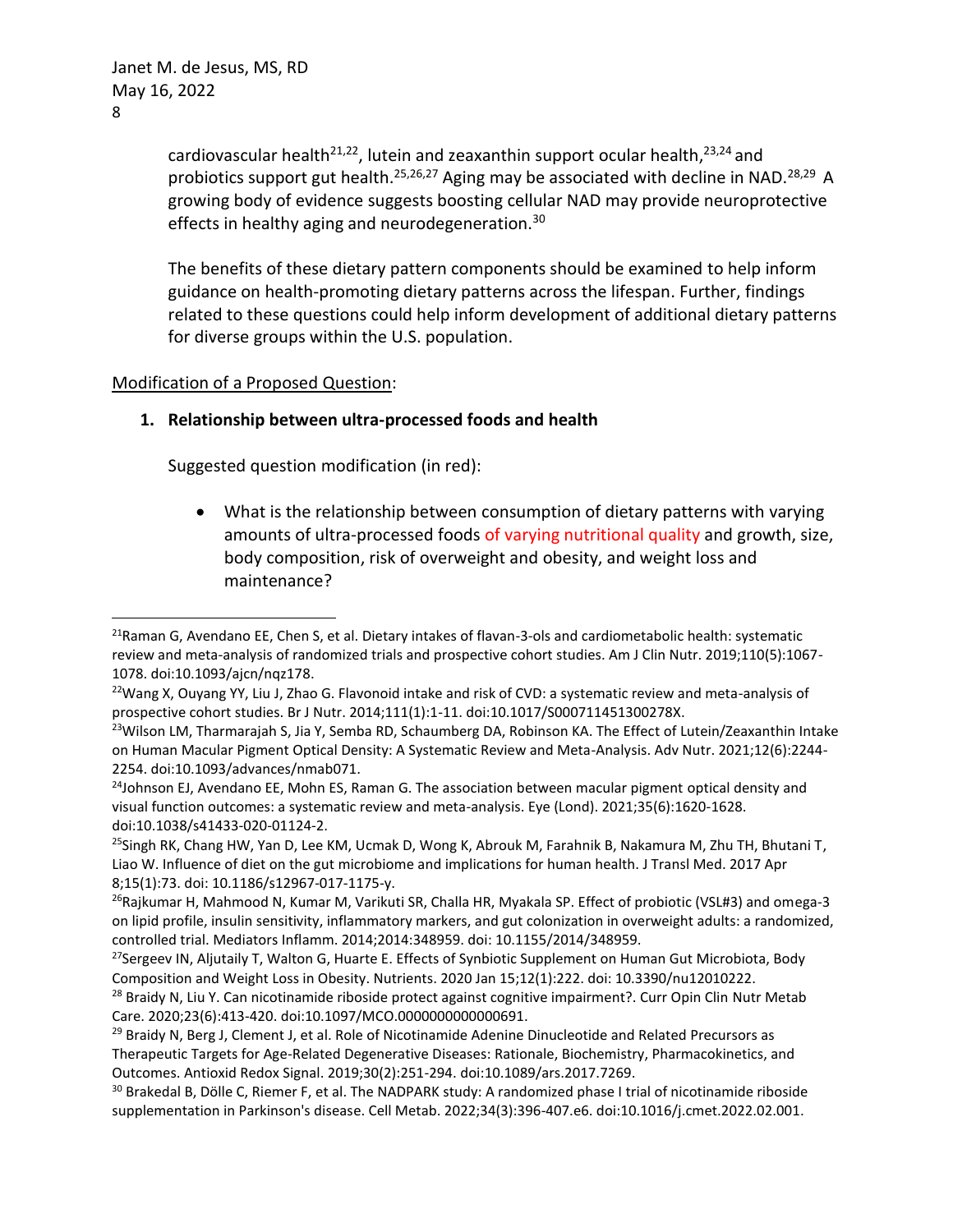Rationale for modification:

Currently there is no definition for "ultra-processed food" in U.S. regulation. The term "ultra-processed food" was developed in the newly proposed NOVA classification from researchers in Brazil, which is solely based on the extent and degree of processing of foods but not on nutrient content.<sup>31</sup> Group 4 within the NOVA classification is "ultraprocessed foods" (UPF), which are "formulations of ingredients, mostly of exclusive industrial use, typically created by series of industrial techniques and processes." <sup>32</sup> One of its assumptions is that all commercially manufactured foods which fall into Group 4 in the NOVA system have low nutritional value and increase the risks of chronic diseases and mortality. However, this assumption is not necessarily in line with science that has demonstrated health benefits of diets comprising foods at all levels of processing. <sup>33</sup> The NOVA classification has significant limitations when trying to apply the simplistic concept on nutrition policy as it completely overlooks nutrient density or nutritional attributes of food.<sup>34, 35</sup> Within Group 4 of NOVA classifications, one may find a wide range and varying degree of nutrient density and nutritional quality of products. Group 4 contains not only foods high in added sugar, salt, and saturated fat, but it also contains plant-based beverages, plant-based foods, as well as meal replacements that have high nutrient density. Therefore, when evaluating the relationships between ultra-processed foods and health outcomes, it is critical to consider not only the amount but also the nutritional quality of the products consumed as part of dietary patterns.

The original question, which focuses only on the amount of ultra-processed foods, may lead to conclusions that can be potentially misleading. Furthermore, the 2020-2025 Dietary Guidelines encourage Americans to consume foods which include many products made from processed soybeans (fortified soy beverages, soy yogurt, and tofu) that fall under "ultra-processed food" within the NOVA classification. In addition, many fortified foods, despite being classified as "ultra-processed," play an important role in public health by contributing to the dietary intakes of desired nutrients including those that are under-consumed by the U.S. population (calcium, potassium, dietary fiber, and

 $31$ Gibney MJ. Ultra-Processed Foods: Definitions and Policy Issues. Curr Dev Nutr. 2018 Sep 14;3(2):nzy077. doi: 10.1093/cdn/nzy077.

<sup>32</sup>Monteiro, C.A., Cannon, G., Lawrence, M., Costa Louzada, M.L. and Pereira Machado, P. 2019. Ultra-processed foods, diet quality, and health using the NOVA classification system. Rome, FAO.

<sup>&</sup>lt;sup>33</sup>Petrusa RR, Sobralac PJA, Tadinibc CC, Gonçalves CB. The NOVA classification system: A critical perspective in food science. Trends in Food Science & Technology. 2021 Oct;116:603-608.

<sup>&</sup>lt;sup>34</sup>Hallinan S, Rose C, Buszkiewicz J, Drewnowski A. Some Ultra-Processed Foods Are Needed for Nutrient Adequate Diets: Linear Programming Analyses of the Seattle Obesity Study. Nutrients. 2021 Oct 28;13(11):3838. doi: 10.3390/nu13113838.

<sup>35</sup> Messina M, Sievenpiper JL, Williamson P, Kiel J, Erdman JW. Perspective: Soy-Based Meat and Dairy Alternatives, Despite Classification as Ultra-Processed Foods, Deliver High-Quality Nutrition on Par With Unprocessed or Minimally Processed Animal-Based Counterparts [published online ahead of print, 2022 Mar 23]. Adv Nutr. 2022;nmac026. doi:10.1093/advances/nmac026.